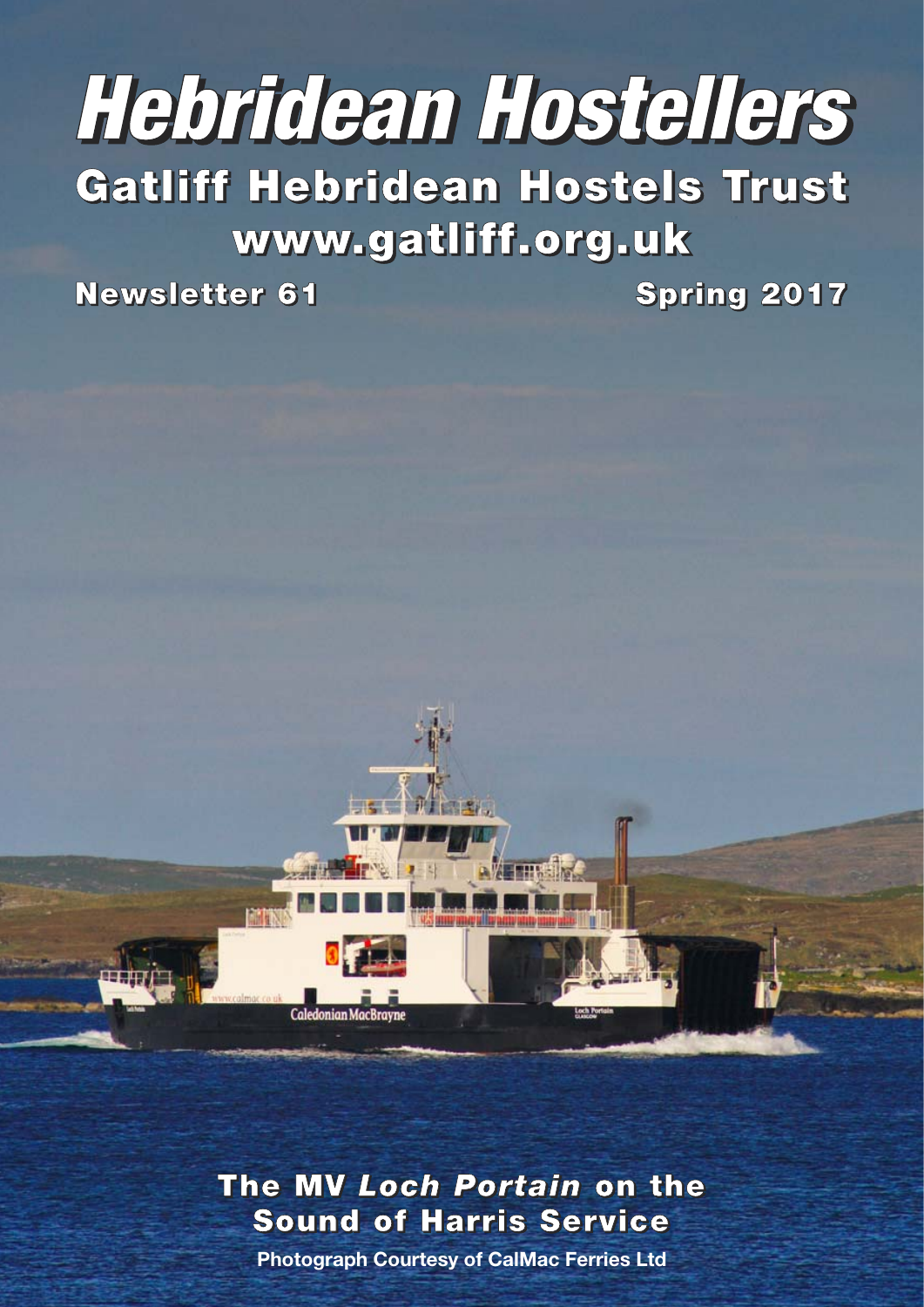## **From the Chairman**

Peter Clarke writes: The recent wet and windy weather always makes me wish I was in the islands. There you can experience unadulterated maritime weather. All too often I find myself longing for these places. In the words of Hugh S Roberton in that wonderful island song, I will be *Westering home, and a song in the air, Light in the eye and it's goodbye to care. Laughter o' love and a welcoming there, Isle of my heart, my own one.*

The words refer to Islay, but they apply just as much to my feelings as I walk across the threshold of one of our hostels. I look forward to that walk along a deserted beach, either the wonderful curved beach just outside the door of Berneray hostel or along the miles of golden sand on the Atlantic shore of South Uist, a short walk from our Howmore hostel. I long for the silence and solitude of Loch Seaforth, just over the hill from Rhenigidale.

Thanks to the hostels we are all in the fortunate position of knowing that we can be in the islands whenever we can spare the time. The hostels are ready and waiting for us. The doors are always open, every day of the year. There is a warm welcome waiting, fuel for the fire and comfortable bed for the night. And long may we be able to visit Berneray, Howmore and Rhenigidale! This is the Trust's goal and with your help we will achieve it.

Numbers were up at all the hostels last year. Many cyclists are visiting as they make their way along the Hebridean Way Cycle Route. The opening of the associated walking route is promised for this Spring. We are looking to provide secure cycle-storage at all the hostels and welcome suggestions about how best we make cyclists aware of them.

We are looking forward to the AGM when we are back in Glasgow on Saturday 24 June. When the business is concluded, Zoe Herbert, the author of the report, *A Survey of Thatched Buildings in Scotland*, published recently by the Society for the Protection of Ancient Buildings (Scotland), will speak. Berneray and Howmore hostels are among 221 significant buildings in Scotland currently classified as thatched.

Finally, Madeleine Bunting writes in her book, *Love of Country: A Hebridean Journey* (Granta), published last Autumn, 'In the Hebrides I appreciated many of the ways in which history is remembered and honoured, but two instances stand out. The Gatliff Trust runs three hostels in South Uist, Berneray and Harris. In all three I found a bed, a well-equipped kitchen a warm stove and an honesty box for the modest payment. All are old crofts beautifully restored in extraordinary places … the other is Cleadale Crofting Museum, Isle of Eigg … A share of the royalties go to both … donations are welcome.' Thank you, Madeleine, for your wonderful endorsement and generosity.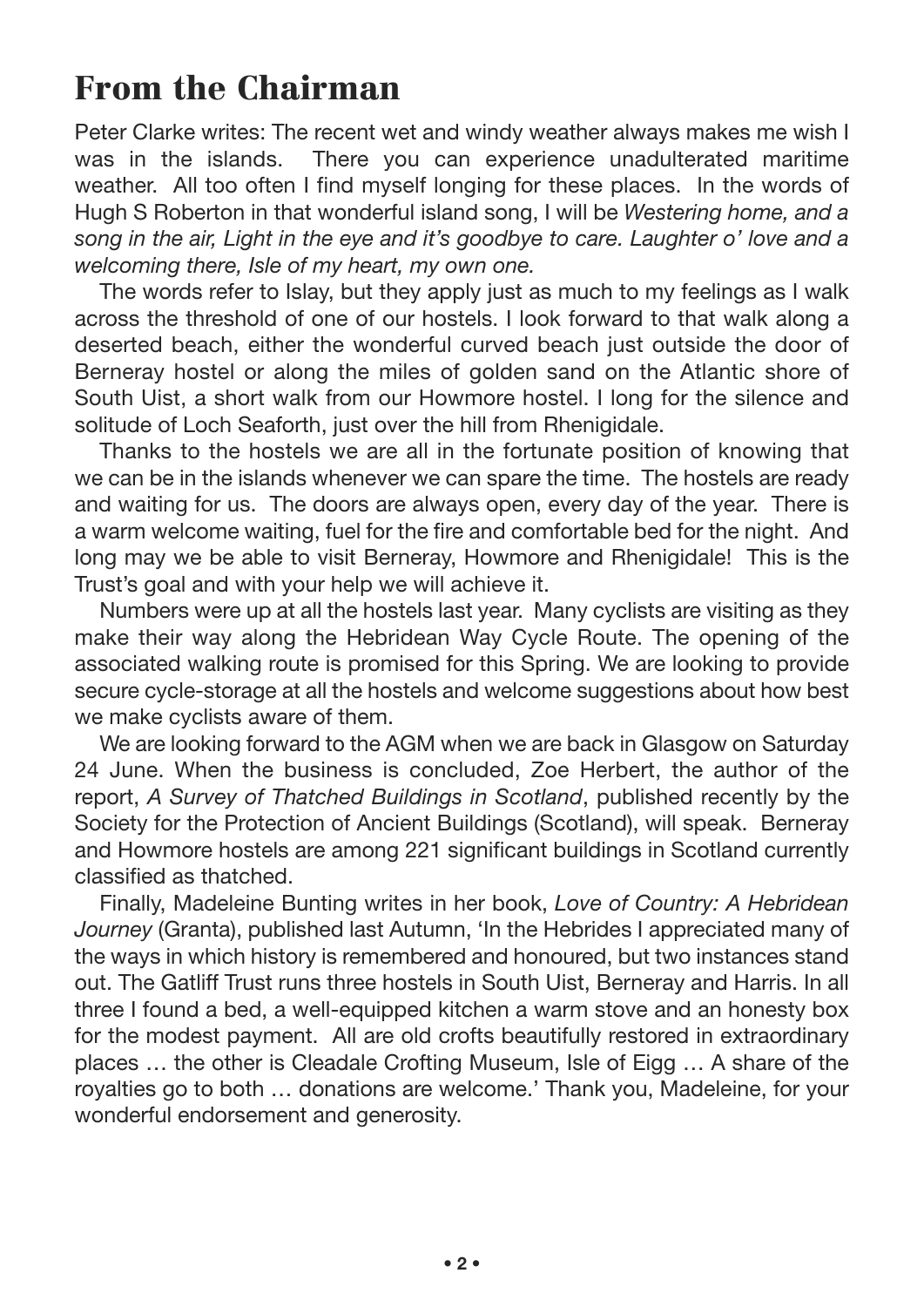

*Berneray, the third or eighth of the ten islands, according to the direction being travelled. Photograph by Julian Paren.*

# **Maintain and Invite**

On-going projects continue. A workparty at Howmore last November stripped out the interior of the Old Croft House that has been acquired. It was left to dry out, assisted a little by the bonfire of old wood to which local people were invited. It was the month for fireworks and these brought customary sparkle to the occasion. During March another group applied their skills to completing a concrete base at Rhenigidale in preparation for building a cycle-shed later in the year. This facility, together with creating a drying-room, will enable us to market ourselves as part of VisitScotland's 'Cyclists Welcome' scheme. If you feel able to help in this creative work, please accept our invitation and contact the Project Manager, John Joyce.

# **Cycling The Hebridean Way**

The VisitScotland scheme mentioned above is particularly timely for the Western Isles where The Hebridean Way is now designed and signed as a route for cyclists. It has caught the imagination of many who view all, or part, of the 185 miles from Vatersay to the Butt of Lewis as a challenge. Janet Moss and Pete Martin, have called themselves 'The Offcomers', researched the island-chain, stayed at our hostels, and published *Cycling the Hebridean Way*.

For £14.00 they present a brilliantly-packaged book. It is sturdy, has spiralbound covers which hold any of the 106 key pages with the all-important advice on places, supplies, services and accommodation en route as well as helpful and stimulating detours. The OS maps reassure that you are on the right track through the ten-island journey. Note the ISBN: 978-0-9956770-0-5 for your bookseller or go direct to www.theoffcomers.co.uk in order to acquire this cyclists' compendium and the first stages, the initial ones of preparation for a great ride, are complete!

# **£53 Million Generated**

The GHHT is a member of the Outer Hebrides Tourism organisation and advertises on its website. Some £53 million per year in economic value is generated for the Western Isles and a thousand jobs are sustained through its 218,000 visitors who stay in 780 places of accommodation. This is an independent trade group that endeavours 'to develop, promote and sustain tourism'.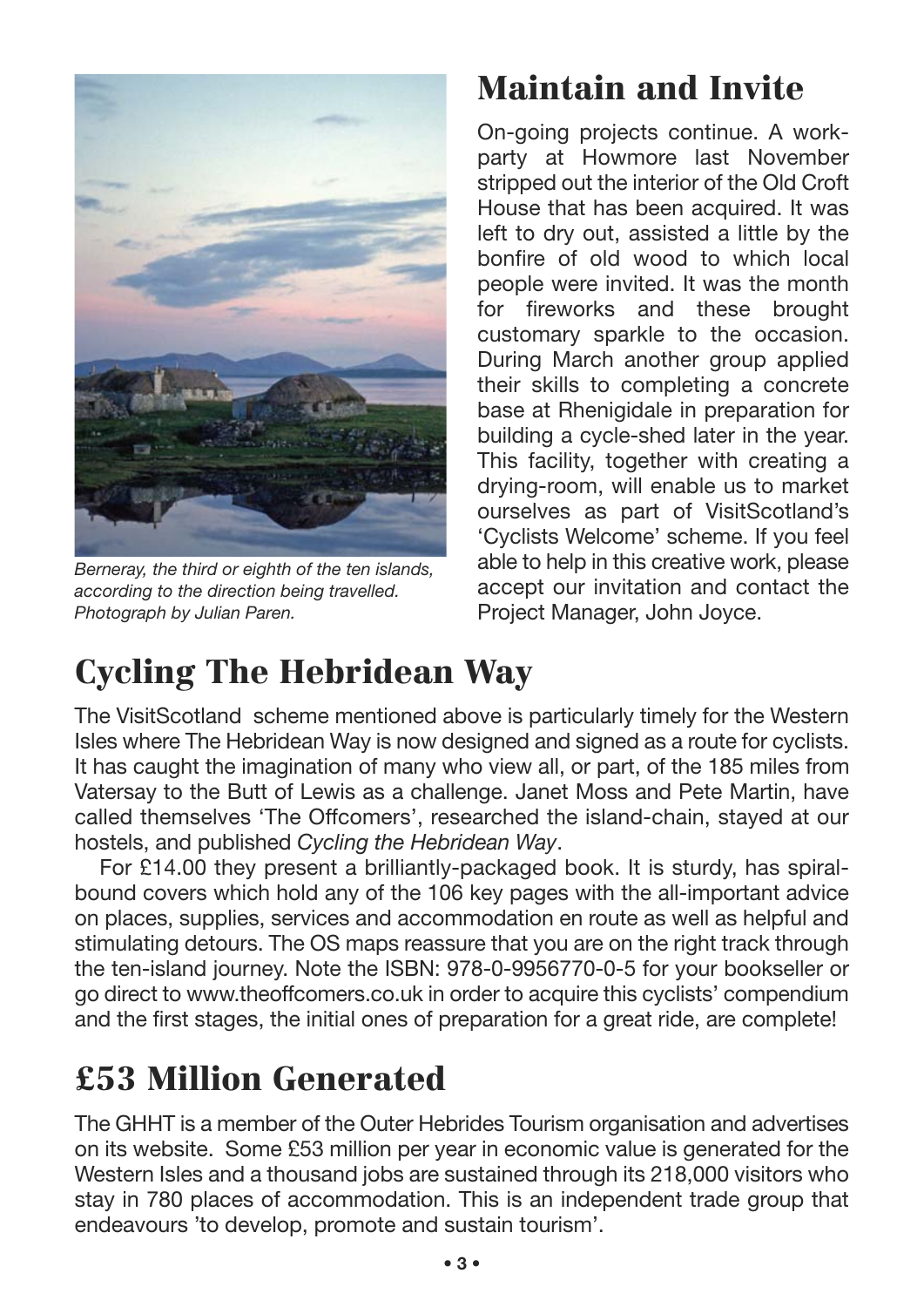# **'Landline' and 'Lifeline'**

Robert Macfarlane's first book, *Mountains of the Mind* (Penguin Random House), was published in 2003, followed by *The Wild Places* in 2007 (Penguin Random House). When preparing for his 2012 publication, *The Old Ways: A Journey on Foot* (Hamish Hamilton), he wrote an item for the 'The Walk File' in the *Financial*

*Times* and it focused on Rhenigidale. He drew readers' attention to the settlement being established in the 1820s and to the Postman's Path as being described as 'the most beautiful path in Britain', indicating that this was hard to refute.

He suggested that the path in question should have been regarded as a 'landline' (the means of communication) as well as a 'lifeline' (the means of survival). Earlier this year Paul Murton presented his series on BBC Two, *Grand Tours of the Scottish Islands*. It was both informative and pleasurable that the programme on Lewis and Harris gave good coverage to the 'Path' and to the efforts of Kenny MacKay who, for many years, was the 'Postman'. His life, times and book were featured in the last edition of *Hebridean Hostellers.*



*The Rhenigidale Hostel. Photograph by Julian Paren.*

# **Encounters of a Significant Kind**

Soon there will be further reasons to celebrate the continued existence of Rhenigidale, a place which, in the usual pattern of human settlements, should have expired long ago. It is almost 200 years since some people evicted from the deer forests of North Harris set down roots there, in a relatively sheltered bay on locally-important seaways. When tracks for carts were converted to roads for vehicles, some 80 years later, the residents completely missed out. Little happened until 1965 when Herbert Gatliff established his first hostel there.

This brought total strangers into the village as visitors. One resident, in particular, realised that to survive it needed a phone (later an internet) link and a road. Kenny MacKay petitioned the authorities successfully and these taken-forgranted-facilities-elsewhere eventually arrived. Len Clark, now in his 101st year, published the biography, *Herbert Gatliff: An English Eccentric*, in 1995. Why not dip into it through the website - www.gatliff.org.uk - where an on-line version has been formatted for Kindles, tablets and smartphones – and then purchase a copy for £3.00 through the link to the publisher, Northampton Square?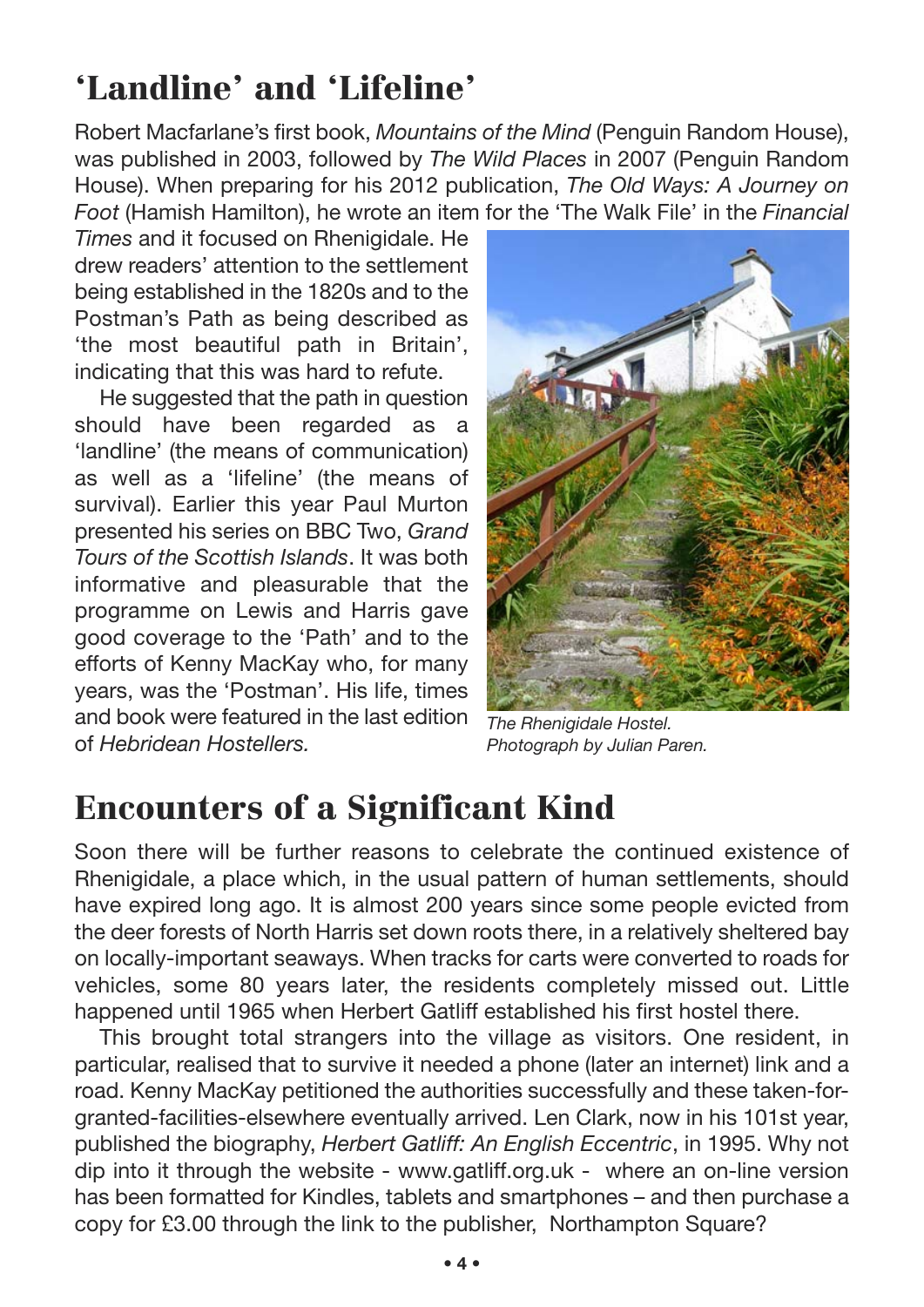## **Machair**

Our Uist hostels at Howmore, in the South, and Berneray, in the North, attract visitors for many reasons. One of them is that here are places to stay that are close to that relatively-rare natural habitat, machair. It is a magnet for wildflowerenthusiasts and a paradise for birdwatchers and, at Howmore in particular, it goes on for miles. Those who are walking The Hebridean Way will see plenty of this terrain on the Atlantic shores of South Uist.

But what is machair? Mavis Gulliver explains: 'It is a Gaelic word for the flat land that lies above the shore. First adopted in the 1940s by naturalists, it is now a recognised scientific term. The beaches and dunes of the Hebrides are partly composed of mollusc shells broken down by wave action. Wind deposits this shell-rich sand beyond the dunes. It is one of the rarest habitats in Europe and occurs mainly in the Outer Hebrides.'

She and her husband, Richard, are experts on many wildlife topics. In an article in *Scottish Islands Explorer*



*Adjacent to the potato patch on Barra, annual plants flower on land left fallow after last year's potato harvest. Photograph by Mavis Gulliver.*

magazine, she writes: 'At its summer best the machair is a miracle. All winter long it endures the worst of Hebridean weather. It lies dormant through gales when saltladen winds tear across the Atlantic Ocean. Every loose blade of grass is stripped and yet more sand is added to a substrate that has its origins in the sea.

In wet winters, burns that run through the machair fill to overflowing. They gouge their way down to the bedrock and return sand to the sea in a headlong rush. At the landward end of the machair plain, the land becomes marshy or dotted with pools. It is then that birds flock in, winter visitors boosting the numbers of resident birds that feed on invertebrates.'



*Near the scattered settlement of Peninerine on South Uist, Mavis Gulliver admires Long-headed poppies in fallow machair. Beyond the fence, sheep are grazing. Photograph by Richard Gulliver.*

Changes in agricultural practices have led to a decline in the abundance of wildflowers in the machair. At one time this type of land was integral for the growing of crops and the grazing of animals. Crofters depend more on supermarkets for their supply of food and their livestock do not necessarily fertilise the surrounding land. The abundance of Alpine-style meadows is now not so evident in the Hebrides, but the phenomenon of the machair is worth seeing ... and where better to stay?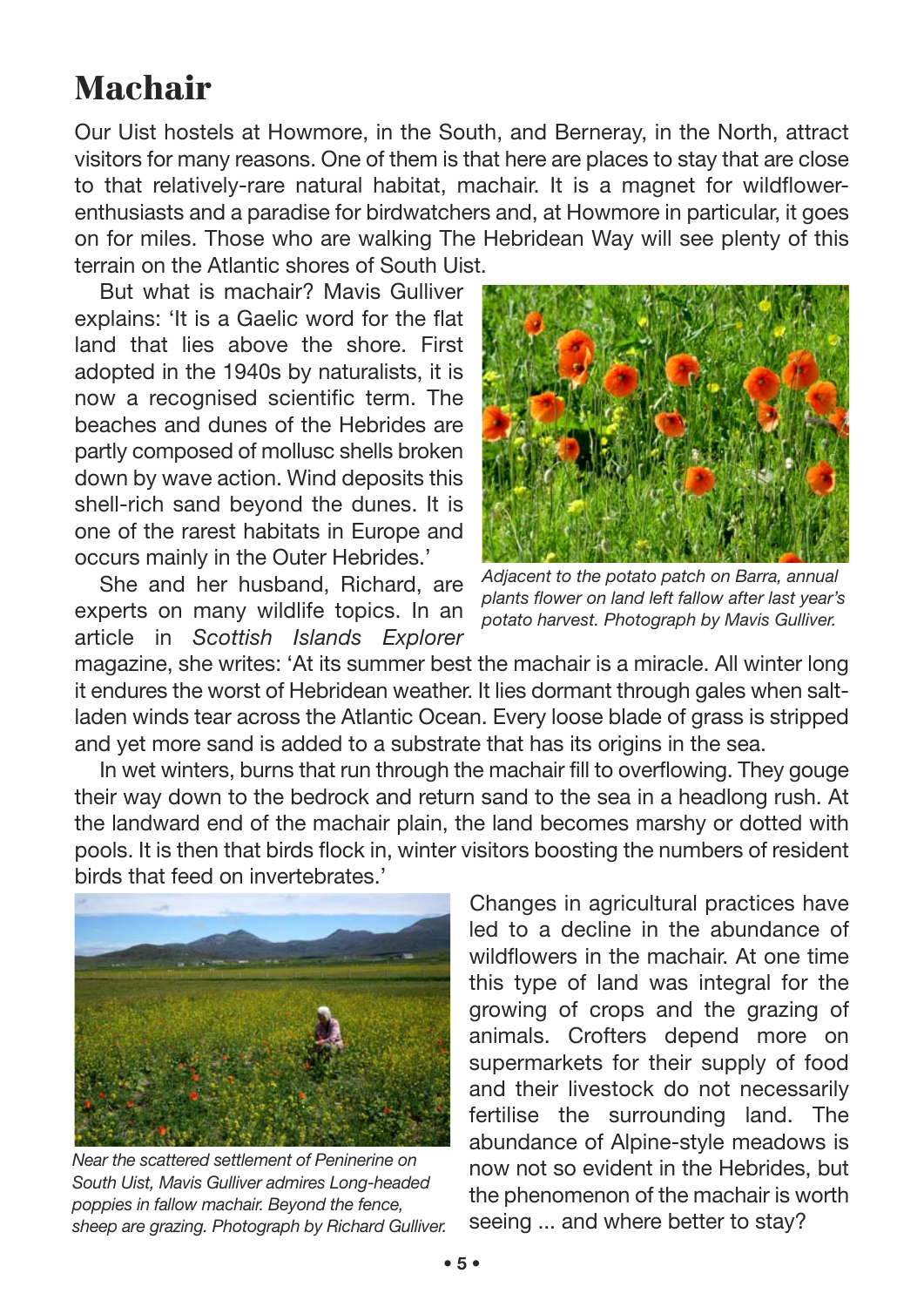# **Shipping Services**

To say that most users of the Gatliff Hostels depend on the services of CalMac Ferries Ltd is something of an understatement. However, it is easy to overlook what is on offer and how innovations are consistently being rolled out. Four things come to mind: the new MV *Loch Seaforth* on the Ullapool - Stornoway run; the shortest and least turbulent routes from Uig to Tarbert and Lochmaddy; the picturesque journey from Mallaig to Lochboisdale; the range of lower prices created by RET, the Road Equivalent Tariff, a Scottish Government initiative of a distance-based fare structure.

## **The Sound of Harris**

Berneray has been occupied since the Bronze Age, and possibly earlier, but nothing happened in its evolution compared with the construction of the causeway to the rest of North Uist in 1999. New ferry terminals for large CalMac vessels replaced the one across the narrow strait to Newtonferry. It meant the end of the foot-passenger and supply-boat, the *Endeavour of Berneray*, operated by Neil and Domhnall Angie Macaskill.

The knowledge of these boatmen was impressive - for the Sound of Harris is a particularly difficult stretch of water. Complexities are caused by the confined sea of The Minch meeting the immense dimensions of the Atlantic Ocean. These were carefully recorded, with the differences between the 'neap' (with a small range between low and high water) and 'spring' tides (with a large range) calculated by Henry C Otter, Captain of HMS *Porcupine*, as late as 1858.

Navigational observance is vital, for CalMac's MV *Loch Portain* plies at nine nautical

miles an hour and has to take a circuitous route involving 20 changes of course per sailing. This can be a delight for some passengers in giving them the opportunity to see approaching and receding islands from different angles. There are even some passengers who enjoy the challenge of reading timetables in which regular schedules are disrupted owing to tidal movements.

The causeway and establishment of a vehicular ferry service across the Sound of Harris meant that the Berneray hostel became a significant accommodation-provider on the new 'spinal' route through the Western Isles. As the ships pass the terrace of the hostel, they make older hostellers realise that this is no longer a backwater, but the main shipping route directly connecting the northern group of islands with the southern ones. *MV Loch Portain. Photograph by Julian Paren.*

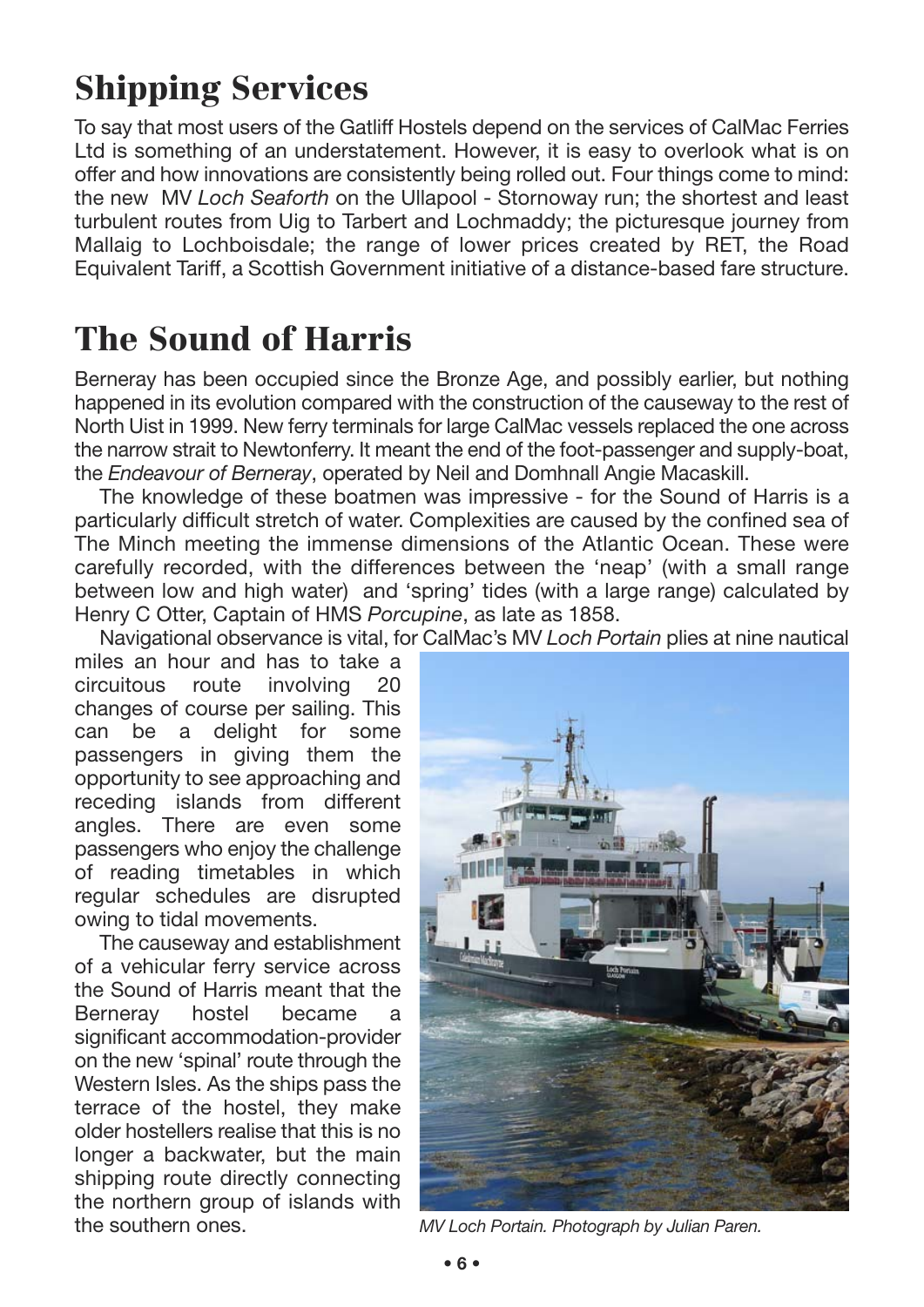## **From the Hebridean Hostellers Issue of Five Years Ago …**

'The Gatliff Trust may be 50 years old, but it is young compared with one of its devotees from the earliest days. Robert Wickenden, who will be 100 years-old on 4 April 2012, had first met Herbert Gatliff in the 1930s.'

(Editor: John Humphries) [*Longevity all-round*]

#### **and of Ten Years Ago …**

'St Andrew's Day 2006 brought both strong winds to South Uist and much celebrating. In a £4.5 million deal, a 92,000 acre estate, owned by a sporting syndicate was sold on that day to the islanders of South Uist, Eriskay and Benbecula. This includes the land on which the Howmore hostel stands.' (Editor: John Humphries) [*All for the price of a large house in central London*]

#### **and Fifteen …**

'It is with regret that I have recently advised the Committee of my need to seriously scale down my *Howmore from Teampull Mor.*  involvement with the Trust as I am currently going *Photograph by Julian Paren.*



through the joys of setting up my own business, a micro-brewery, which is demanding massive amounts of my time and commitment.'

(Editor: Lawrence Washington) [*Lawrence's Purple Moose Brewery, Porthmadog, continues to go from strength to strength*]

### **and Twenty …**

'Neil Pinkett, one of our regular hostellers, has been commissioned by the Chairman to write a booklet of walks around and from the Rhenigidale hostel.' (Editor: Jim McFarlane) [*This invaluable publication remains available*]

### **Twenty-five …**

'The short glimpse of the hostel (on the television programme, *A Prince Among Islands*) was excellent. After Prince Charles spent so long extolling the virtues of restoring thatched houses, it was good to catch a glimpse, without commentary, of the only two restored thatched houses on the island. I am proud that our Trust has given so many young people the chance to stay in the traditional thatched black-house and get to know Berneray.'

(Editor: Richard Genner) [*Roofs remain intact*]

#### **… and Thirty**

'The total number of overnight visitors to the hostels for 1986 was 1,754. This is an increase of 854 on the previous year. Howmore had the highest number in '86 with 516, of whom 100 came from Scotland, 243 from the rest of the UK and 173 from abroad.'

(Editor: Francesca Fraser Darling) [*That's 33.5% from overseas*]